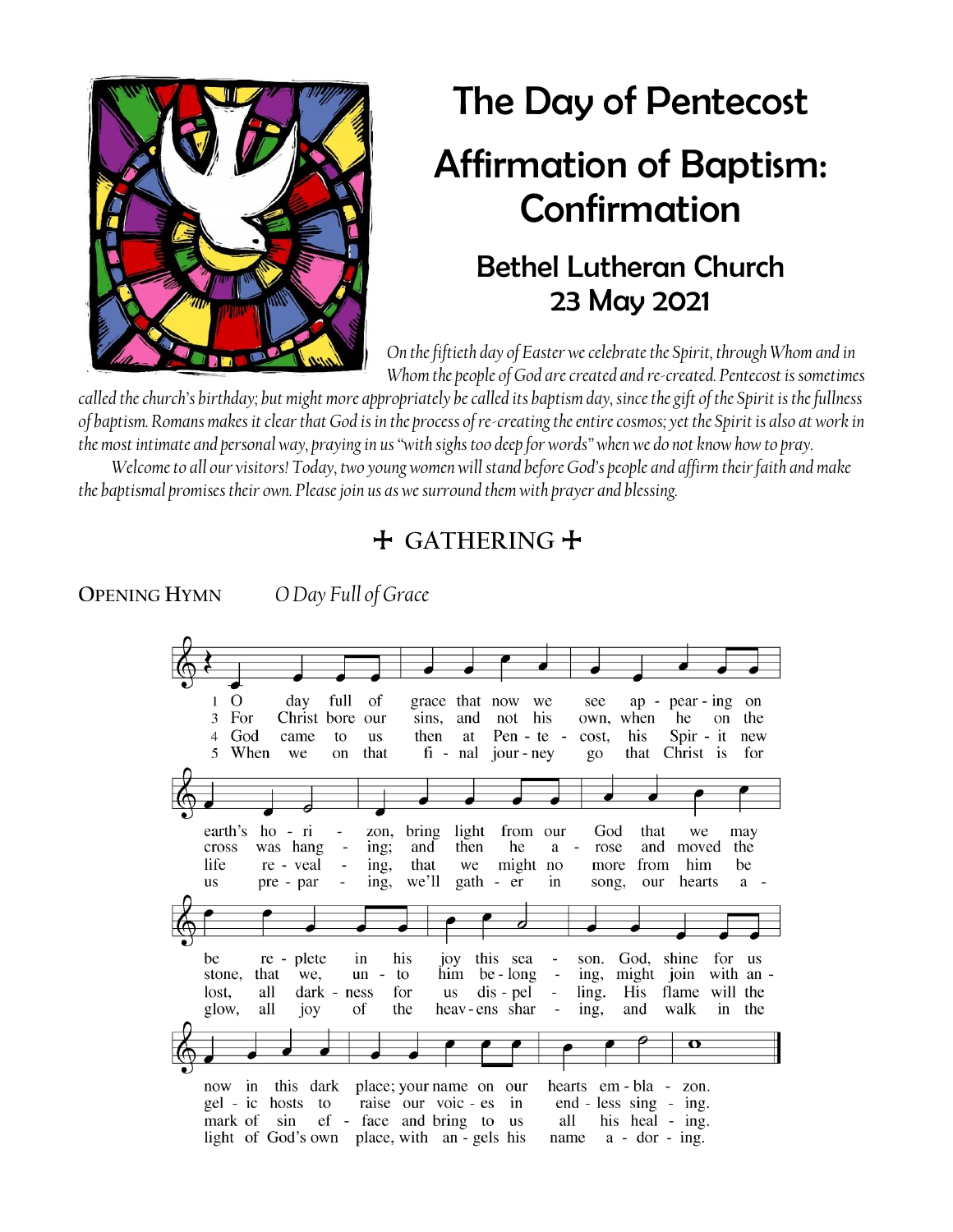#### **CONFESSION AND FORGIVENESS**

*All may make the sign of the cross, the sign marked at baptism, as the minister begins.*

- P. We are gathered in the name of the Father, and of the  $+$ Son, and of the Holy Spirit.
- **C. Amen.**
- P. Rejoicing … newness of life.

*Silence is kept for reflection and self-examination.*

- P. Loving God,
- **C. we fear, we doubt, we do not trust You; we do not love our neighbors as ourselves; we have failed to recognize You in the poor and needy; we sin against You in thought, word, and deed. We pray for Your mercy, forgiveness, and grace. We hope in the gift of Your Spirit and we rejoice in the resurrection promise of Jesus Christ, our living Savior. Amen.**
- P. God, Who is rich in mercy ... God's light and love.
- **C. Amen.**

**\* LITANY FOR PENTECOST**

- P. Alleluia! The Spirit of the Lord fills the world.
- **C. Let the righteous be glad and rejoice before God. Alleluia!**
- P. With tongues of fire, the Spirit kindles the apostle's zeal.
- **C. They declare in new tongues the wonderful works of God.**
- P. Blessed be God. Father, Son, and Holy Spirit.
- **C. And blessed be His kingdom now and forever.**
- P. Alleluia! Come, Holy Spirit!
- **C. Fill the hearts of Your faithful people with Your love. Alleluia!**
- P. The grace of our risen Savior, the love of God, and the communion of the Holy Spirit be with you all.
- **C. And also with you.**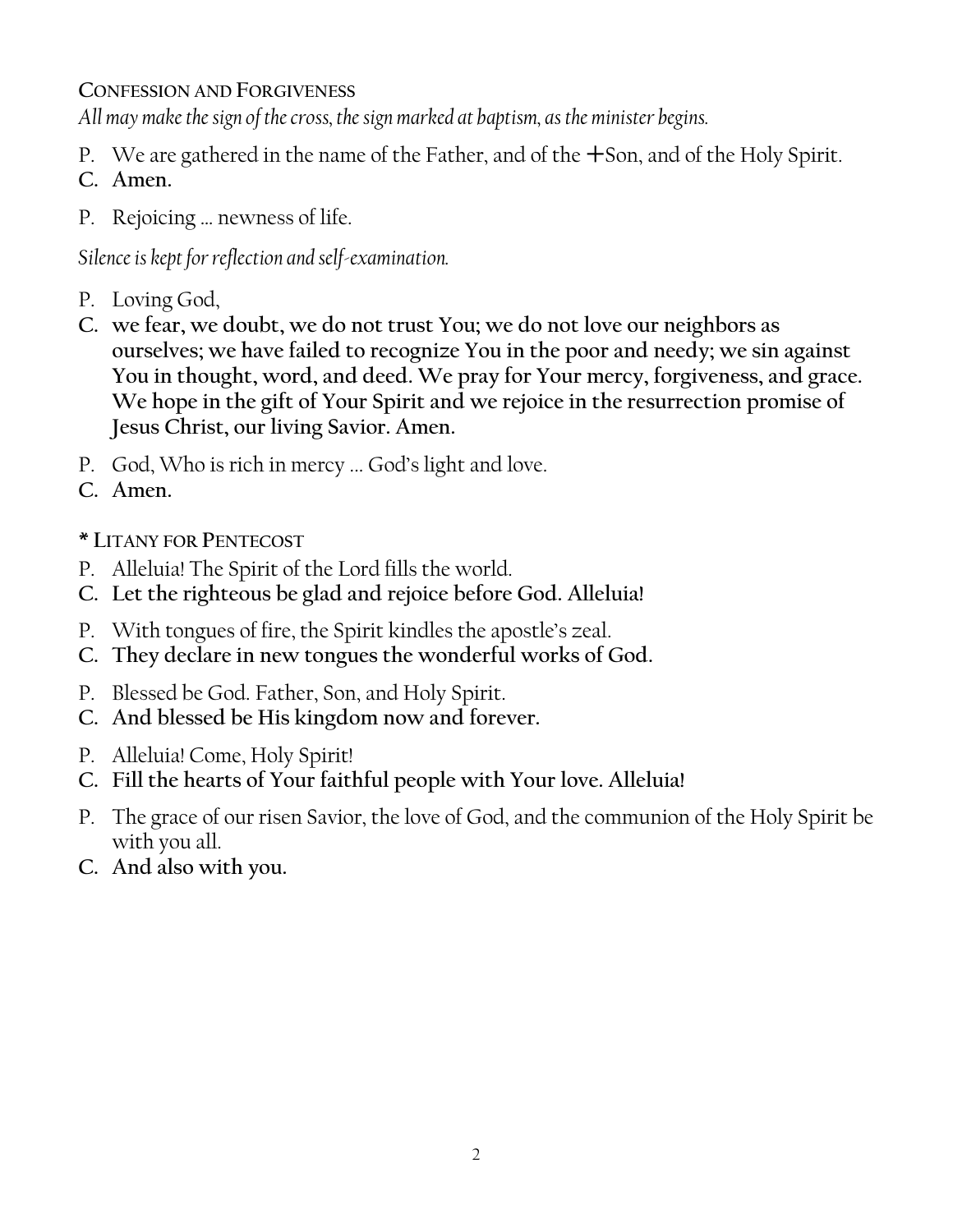

#### **PRAYER OF THE DAY**

- P. God, the Father of our Lord Jesus Christ, as You sent upon the disciples the promised gift of the Holy Spirit, look upon Your Church and open our hearts to the power of the Spirit. Kindle in us the fire of Your love, and strengthen our lives for service in Your kingdom; through Your Son, Jesus Christ our Lord, Who lives and reigns with You in the unity of the Holy Spirit, one God, now and forever.
- **C. Amen**

### + **WORD** +

#### **FIRST READING: Acts 2.1-21**

*Before Jesus ascended into heaven, he told his disciples they would be filled with the Holy Spirit and become witnesses for him to the ends of the earth. Now, surrounded by signs of fire, wind, and a variety of languages in their midst, the people were amazed and astonished at Jesus' promise coming true.* .<br>.

Reading not printed, due to length.

The Word of the Lord. **Thanks be to God.**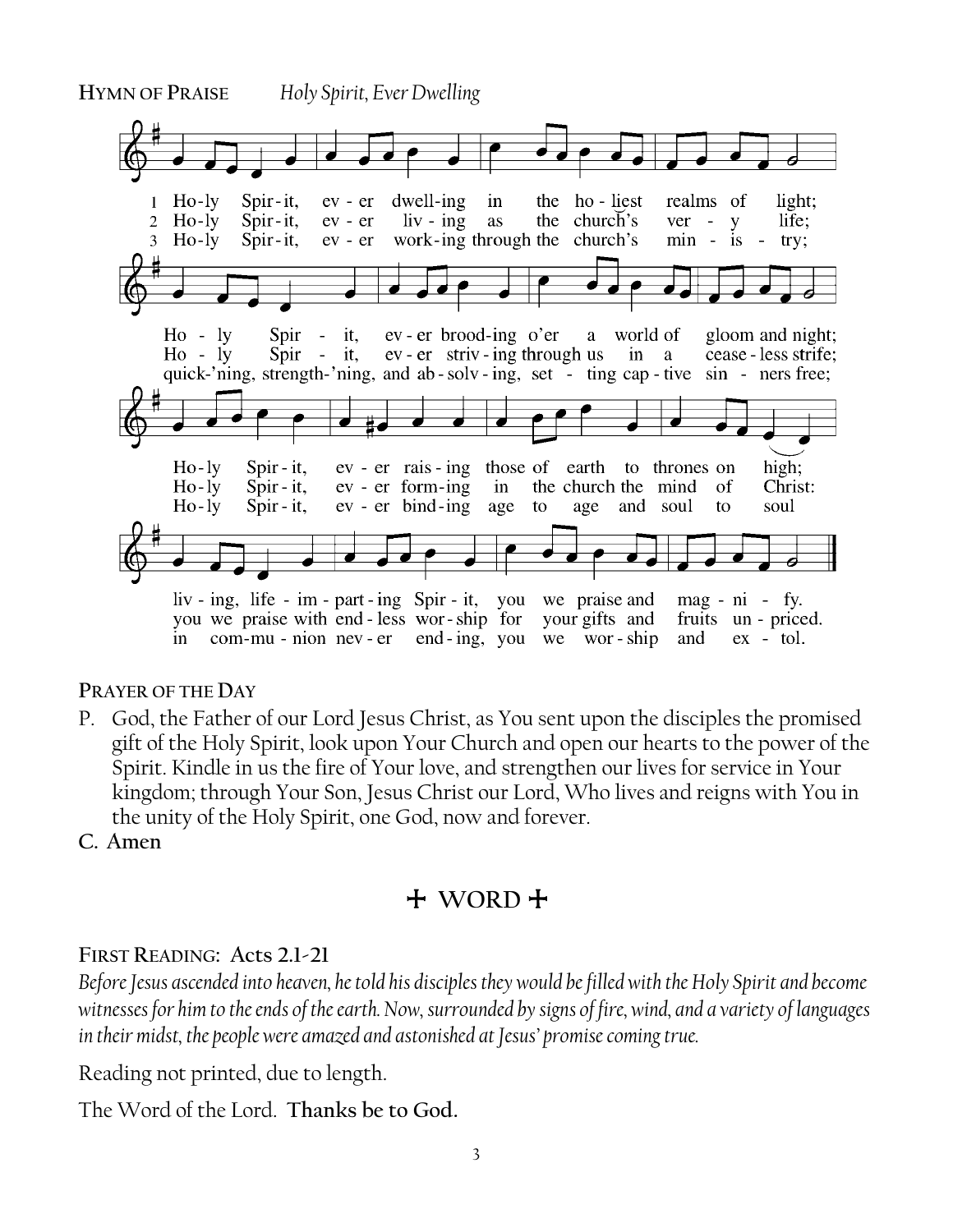#### **Psalm 104.25-35, 37**

O LORD, how manifold are Your works! In wisdom You have made them all; the earth is full of Your creatures. **<sup>26</sup>Yonder is the great and wide sea with its living things too many to number, creatures both small and great.** <sup>27</sup>There move the ships, and there is that Leviathan which You have made for the sport of it. **<sup>28</sup>All of them look to You to give them their food in due season.**   $29$ You give it to them; they gather it; You open Your hand, and they are filled with good things. **<sup>30</sup>You hide Your face, and they are terrified; You take away their breath, and they die and return to their dust.** <sup>31</sup>You send forth Your Spirit, and they are created; and so You renew the face of the earth. **<sup>32</sup>May the glory of the LORD endure forever; may the LORD rejoice in all His works.**  <sup>33</sup>He looks at the earth and it trembles; He touches the mountains and they smoke. **<sup>34</sup>I will sing to the LORD as long as I live; I will praise my God while I have my being.** <sup>35</sup>May these words of mine please Him; I will rejoice in the LORD. **<sup>37</sup>Bless the LORD, O my soul. Hallelujah!**

#### **SECOND READING: Romans 8:22-27**

*By pouring the Holy Spirit into our hearts, God gives us the promised first fruit of eternal life so that we await God's future in hope. In the meantime, the Spirit also intercedes for us by carrying the prayers of our human hearts to God.*

We know that the whole creation has been groaning in labor pains until now;<sup>23</sup>and not only the creation, but we ourselves, who have the first fruits of the Spirit, groan inwardly while we wait for adoption, the redemption of our bodies. <sup>24</sup>For in hope we were saved. Now hope that is seen is not hope. For who hopes for what is seen? <sup>25</sup>But if we hope for what we do not see, we wait for it with patience.

 $26$  Likewise the Spirit helps us in our weakness; for we do not know how to pray as we ought, but that very Spirit intercedeswith sighs too deep for words. <sup>27</sup>And God, who searches the heart, knows what is the mind of the Spirit, because the Spiritintercedes for the saints according to the will of God.

The Word of the Lord. **Thanks be to God.**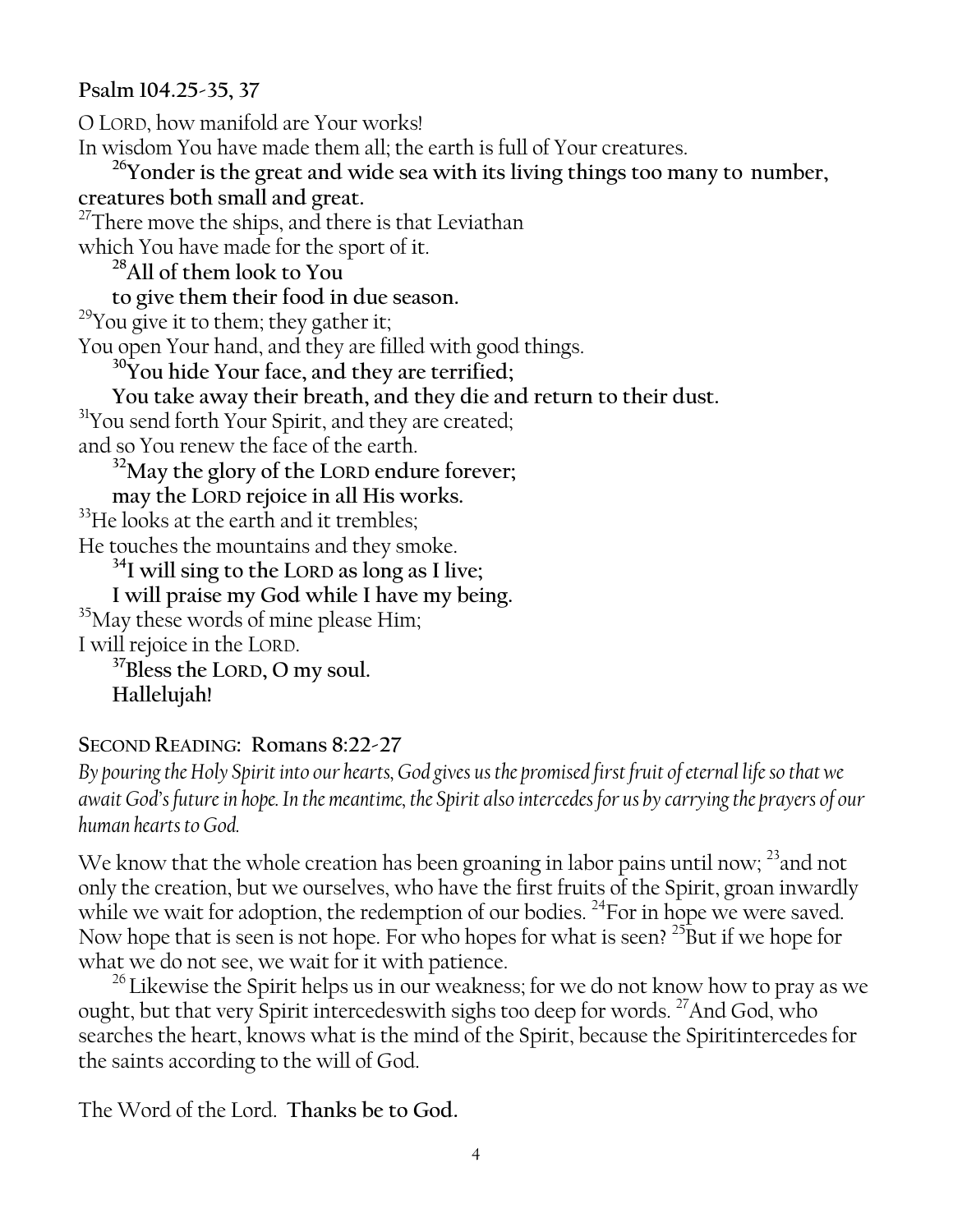#### **HOLY GOSPEL**: **St. John 15:26–27; 16:4b–15**

*When speaking to His disciples before His death, Jesus referred to the Holy Spirit as "the Helper" and described the difference the Spirit would make in their lives and in the world.*

#### **C. Glory to You, O Lord.**

[Jesus said,] "When the Advocate comes, Whom I will send to you from the Father, the Spirit of truth Who comes from the Father, He will testify on My behalf.<sup>27</sup> You also are to testify because you have been with Me from the beginning.

 $16.4b$  "I did not say these things to you from the beginning, because I was with you.<sup>5</sup> But now I am going to Him who sent Me; yet none of you asks Me, 'Where are You going?' <sup>6</sup> But because I have said these things to you, sorrow has filled your hearts.<sup>7</sup> Nevertheless I tell you the truth: it is to your advantage that I go away, for if I do not go away, the Advocate will not come to you; but if I go, I will send Him to you.  $8$ And when He comes, He will prove the world wrong about sin and righteousness and judgment: <sup>9</sup> about sin, because they do not believe in Me;  $^{10}$  about righteousness, because I am going to the Father and you will see Me no longer; <sup>11</sup>about judgment, because the ruler of this world has been condemned.

<sup>12</sup> "I still have many things to say to you, but you cannot bear them now.<sup>13</sup> When the Spirit of truth comes, He will guide you into all the truth; for He will not speak on His own, but will speak whatever He hears, and He will declare to you the things that are to come. <sup>14</sup> He will glorify Me, because He will take what is mine and declare it to you. <sup>15</sup>All that the Father has is mine. For this reason I said that He will take what is mine and declare it to you."

P. The Gospel of the Lord. **C. Glory to You, O Lord.**

**SERMON**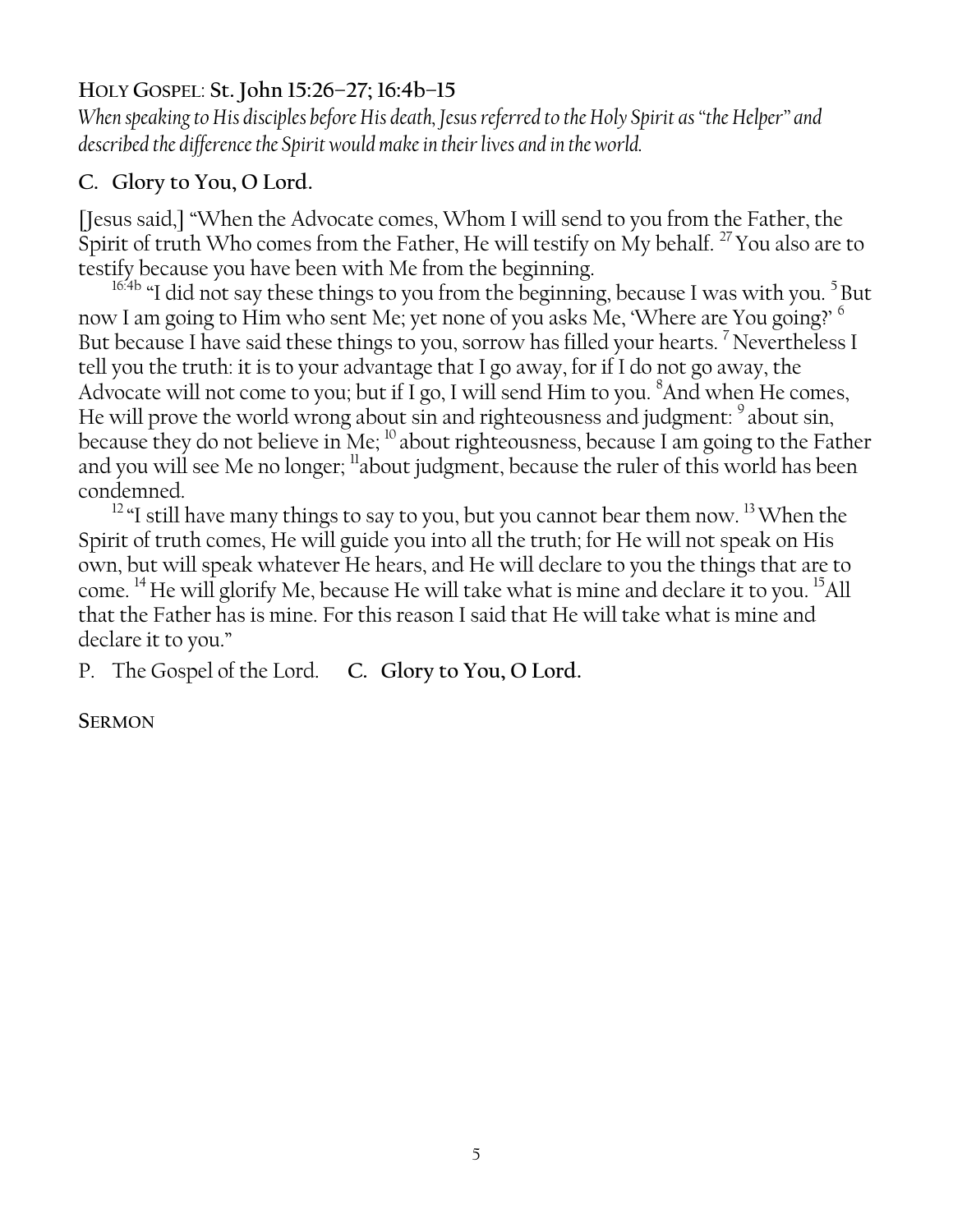

#### + **RITE OF AFFIRMATION OF BAPTISM** +

Presentation of the Candidates: **Lacie DeVos and Amber Moeller** 

Address to the Candidates and Prayer

The Rejection of the Devil and the Profession of Faith *(confirmands)*

**\*** The Prayers of the People *(congregation responds* **"hear our prayer."***)*

The Affirmation of Baptismal Covenant

Prayer for the Stirring up of the Gifts of the Holy Spirit

The Laying on of Hands and Confirmation *(family and sponsors come forward)*

Address to the Parents, Sponsors and Congregation

Acclamation of the Confirmed and Presentation of the Certificates

**SHARING THE PEACE**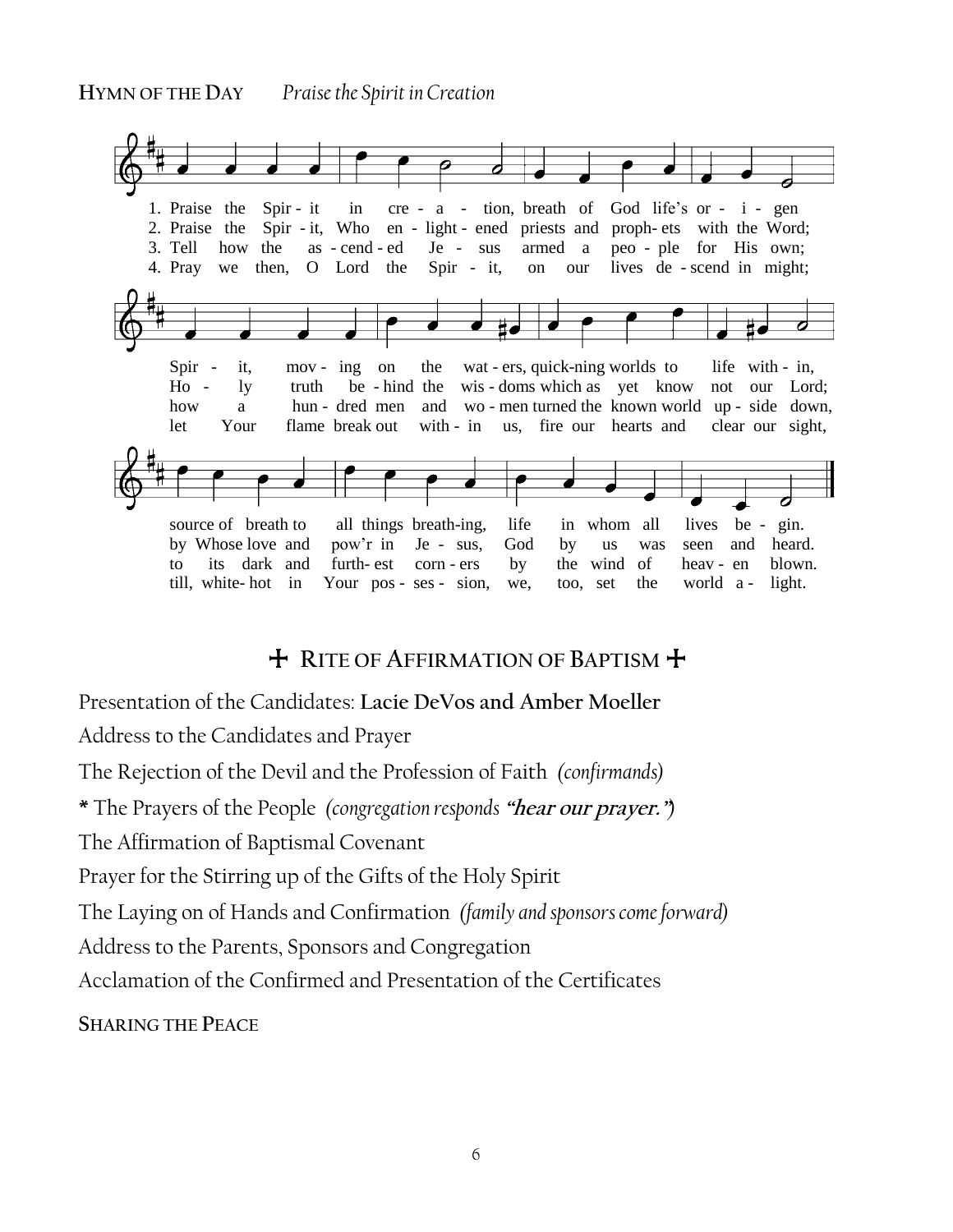**OFFERING / OFFERTORY PRAYER**

- P. God of blessing and glory,
- C. **With people of every language and nation we bring the first fruits of our labor. Let the sharing of these gifts proclaim our joyful hope in Jesus Christ, the First Fruit of the resurrection. Thanksgiving and honor be to You, O God, forever and ever. Amen**



**THE GREAT THANKSGIVING**

**EUCHARISTIC PRAYER**

- **P.** Holy, living and loving God … gave His life for the world.
- **C. Amen.**
- **P.** In the night in … the Lord's death until He comes.
- **C. Christ has died. Christ is risen. Christ will come again.**
- **P.** Breathe Your Spirit … both now and forever.
- **C. Amen.**
- P. Gathered into one by the Holy Spirit, let us pray as Jesus taught us:
- **C. Our Father, Who art in heaven, hallowed be Thy name, Thy kingdom come, Thy will be done, on earth as it is in heaven. Give us this day our daily bread; and forgive us our trespasses, as we forgive those who trespass against us; and lead us not into temptation, but deliver us from evil. For Thine is the kingdom, and the power, and the glory, forever and ever. Amen.**

**DISTRIBUTION**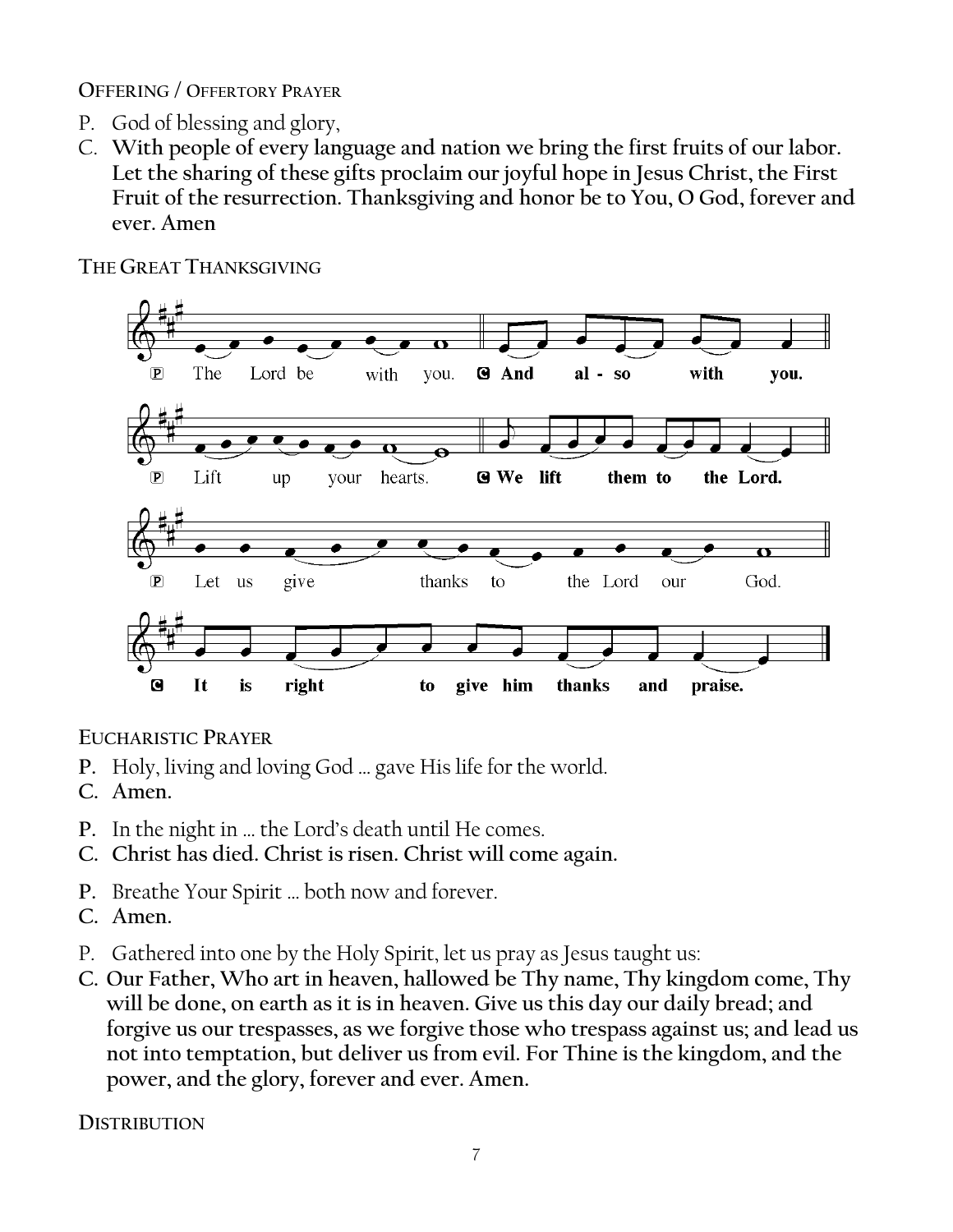**POST–COMMUNION BLESSING**

- P. The body and blood of our Lord … and keep you in His grace.
- **C. Amen**

**POST COMMUNION PRAYER**

- P. Life-giving God . . . Jesus Christ our risen Lord.
- **C. Amen**

#### + **SENDING** +

#### **BLESSING**

- P. May the Holy Spirit fill you with the fire of faith so that you can be a light for others as you reflect God's love. Almighty God, Father,  $\pm$  Son, and Holy Spirit, bless you now and forever.
- **C. Amen**

**CLOSING HYMN** *We All Are One in Mission*



**DISMISSAL**

- **P.** Rejoicing in the power of the Spirit, go in peace to love and serve the Lord.
- **C. Thanks be to God.**